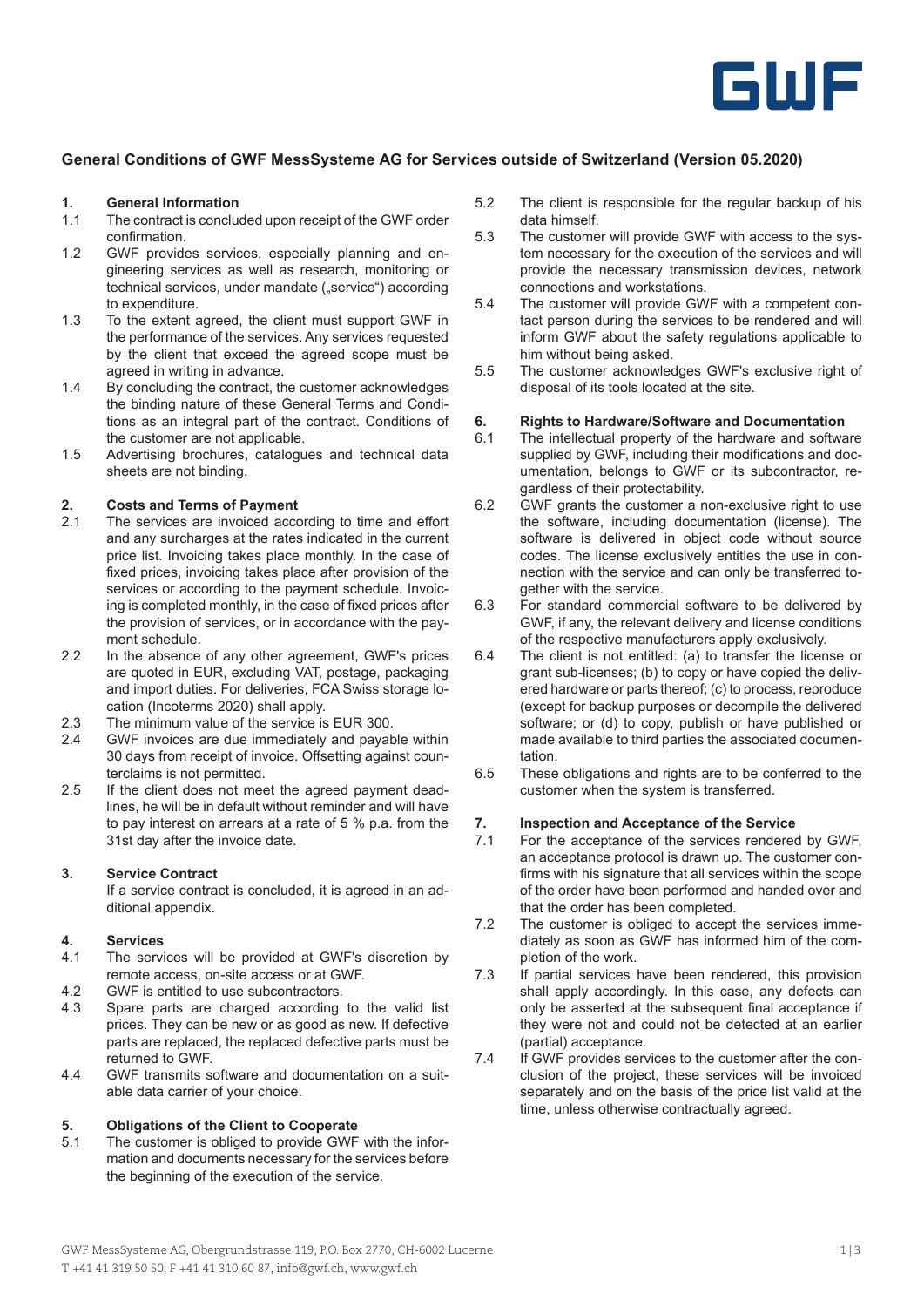

- 7.5 Non-substantial defects do not entitle the customer to refuse acceptance. GWF will remedy these defects within a reasonable period of time and make the service available again for acceptance by the customer.
- 7.6 If the customer refuses the acceptance based on considerable defects, after he has given GWF the opportunity to provide the service at least twice, he can withdraw from the contract. Those services (or parts thereof), which have already been provided essentially in accordance with the contract and which can be used by the customer in an objectively reasonable manner, must be fully remunerated. A possible withdrawal from the contract does not affect these services; the corresponding contractual provisions continue to apply to them.
- 7.7 The services are automatically deemed to be accepted unless the Client declares in writing within 14 calendar days of the provision of the service, specifically listing significant defects, that he refuses acceptance. Services shall also be deemed to have been accepted without further ado as soon as the Client uses the service or allows it to be used.

### **8. Warranty in Kind**<br>8.1 **GWF** provides its s

- GWF provides its services professionally and carefully.
- 8.2 GWF cannot guarantee a completely error-free, undisturbed or uninterrupted operation beyond this in all configurations requested by the customer.
- 8.3 GWF warrants a replacement part or upgrade for a period of 6 months after acceptance, but for no longer than 9 months after the original warranty period begins. In the case of an upgrade, the warranty only covers the functional expansion of the system which has been achieved by the upgrade.
- 8.4 In the case of a service or delivery of an update, GWF guarantees professional and careful execution for a period of 3 months after completion of the respective service or after delivery of the update, but no longer than 6 months after the beginning of the original warranty period.
- 8.5 If the customer discovers an error or defect during the warranty period, he has to notify the contractor, GWF MessSysteme AG, Obergrundstrasse 119, CH-6002 Lucerne, immediately in writing.
- 8.6 If there is a defect covered by the warranty, the customer may initially only demand a free repair. If the defect cannot be remedied within a reasonable period of time, the customer shall set a reasonable period of grace for the remedy of the defect. If the rectification definitely fails, the customer can: (a) demand an appropriate price reduction, or (b) in case of a considerable defect, which prevents the customer from using the work as a whole, withdraw from the contract, provided that the customer has given notice of the intent to withdraw from the contract in writing, granting a last appropriate period of time and GWF has not successfully rectified the defect by the expiry of this last period of time. Those services, which have already been provided to a substantial extent in accordance with the contract, and which can be used by the customer as such in an objectively reasonable manner, are to be fully remunerated. A possible withdrawal from the contract does not affect these services; the corresponding contractual provisions continue to apply to them.

### **9. Legal guarantee**

- GWF guarantees that its services do not violate any property rights of third parties in Switzerland.
- 9.2 GWF is entitled to demand an appropriate compensation from the customer for the use of the software.
- 9.3 Claims are only considered justified if they have either been recognized by GWF or have been awarded in a legally binding procedure.
- 9.4 If a third party tries to prevent the customer from using the services of GWF in accordance with the contract on the basis of allegedly better property rights, the customer will inform GWF in writing within five calendar days. Provided that the notification is received in due time and reasonable support by the customer is given, GWF will, at its own discretion, either modify its services (including software) in such a way that they do not violate industrial property rights, if all essential requirements of the customer are fulfilled, or obtain a license from the third party for the customer at his expense, or contest the third party claim.
- 9.5 If a legal action is brought against the customer by the third party, the customer will leave the sole control over the process to GWF and will take all necessary actions. Under this condition, GWF will bear the costs of the litigation (including reasonable lawyer's fees) and will compensate the customer for any direct damage resulting from a final judgment against the customer within the scope of the limitation of liability. The customer loses the claims according to this legal guarantee if he withdraws or does not give GWF the control over the conduct of the lawsuit, especially if he settles third party claims in whole or in part by means of settlement or acknowledgement without the express consent of GWF. GWF will not refuse such approval without good cause.

### **10. Disclaimer of Warranty**

Excluded from the warranty are all defects and dam-ages which have not demonstrably been caused by faulty material, construction or execution, as well as those which can be traced back to improper operation or use, to normal wear and tear or to external influences such as malfunctions of devices of other manufacturers or to improper interventions and modifications on the part of the customer or third parties not authorized by GWF.

### **11. Compliance with Export Control Regulations**

11.1 GWF and the customer commit themselves at all times to comply with national and international export control laws as well as sanctions and embargos defined by the United Nations, the Swiss Embargo Act, the Swiss sanction regulations with corresponding sanction lists. the Swiss Goods Control Act, the embargo and sanction regulations of the EU, as well as the reexport law and embargos and sanctions of the USA, in particular the sanction measures of the US OFAC.